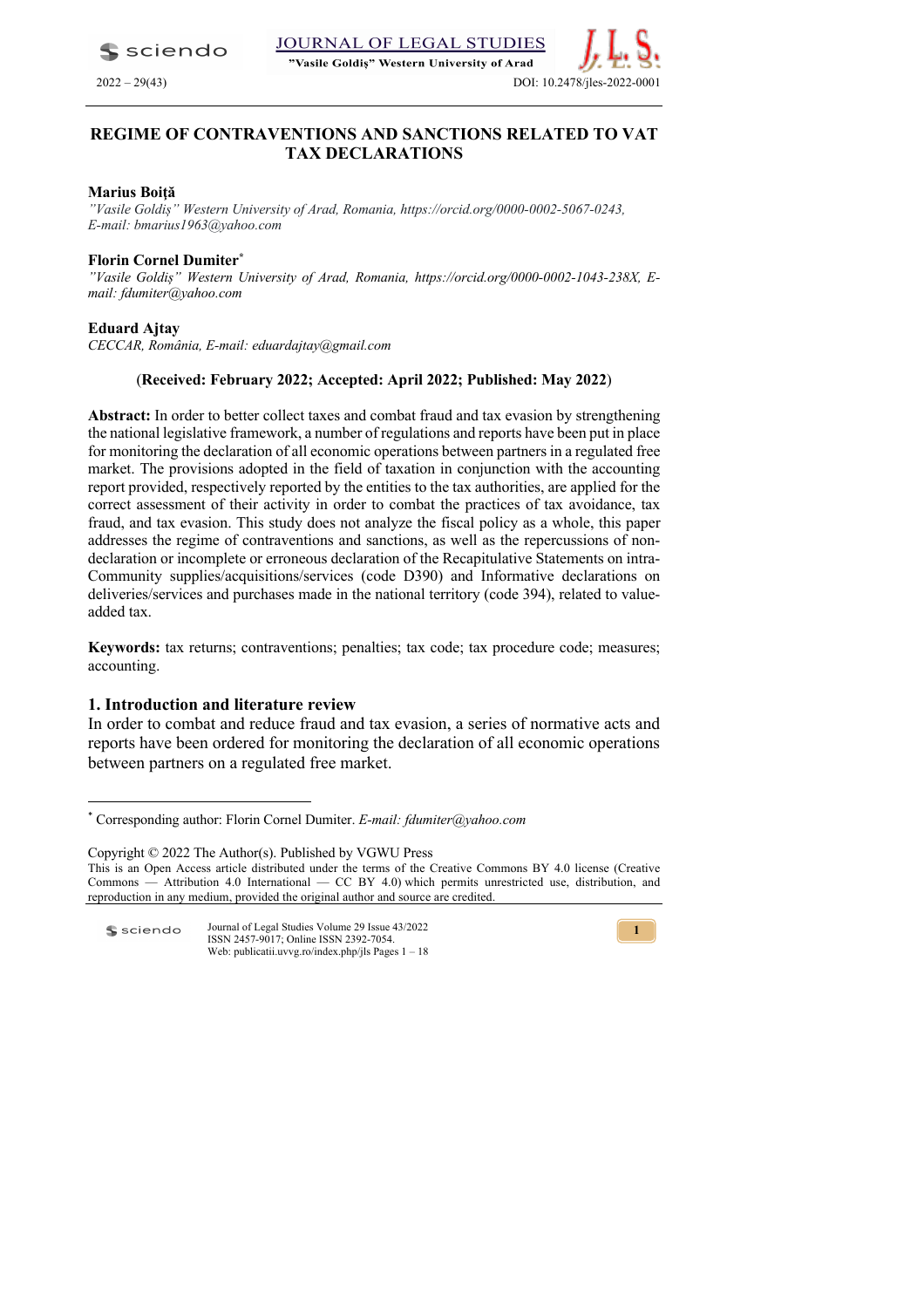

JOURNAL OF LEGAL STUDIES "Vasile Goldis" Western University of Arad

*J.* L. S.

#### **Boiţă, M., Dumiter, F.C., Ajtay, E., (2022)** *Regime of Contraventions and Sanctions Related to VAT Tax Declarations*

Accounting includes certain activities that involve performing operations of recording, calculating, analyzing, interpreting, grouping, synthesizing, and preparing information for decision making, providing managers with information for the performance of three managerial functions: planning, control, and evaluation. The phenomena of growth and globalization have led to a sharp increase in the need for financial information. Thus, in order to combat and reduce fraud and tax evasion on the line of value-added tax (VAT), according to the established legislation, the entities that carry out economic operations on the Romanian territory and at the European community level are obliged to report and submit to the tax authorities monthly/quarterly: Recapitulative statements on intra-Community supplies/acquisitions/services (code D390), which may be monitored and verified in the system (VIES) at an intra-Community level on the reality and correctness of these transactions by taxable persons registered for VAT purposes, and "Informative declarations on deliveries/services and purchases made in the national territory (code 394)", for all taxable and taxable operations with the quota provided by law carried out on the national territory, by the taxable persons registered for VAT purposes in Romania. It must be mentioned that through the system (VIES) it can be verified by all economic operators if the partners have/are registered with a valid/valid VAT code at the date of the transaction and it is made available free of charge by the National Agency for Fiscal Administration (ANAF) [1].

Another piece of legislation, in order to combat and reduce tax fraud and evasion, is that suppliers are obliged from 1 July 2022 to send invoices issued in the national system of electronic invoicing RO e-Invoice, regardless of whether the recipients are or do not register in the RO e-Invoice Register.

Some of the methods frequently used in tax evasion are the preparation and submission of false tax returns (with incorrect or incomplete data) with the obvious purpose of truncating the reality and/or failure to prepare mandatory tax returns/ reports.

The Court also noted the existence of an express obligation of each citizen to contribute through taxes and fees to public expenditures, provided in art.56 para. (1) of the Constitution, and an obligation of the state to protect national interests in financial activity, according to art.135 para. (2) lit. b) of the Constitution, is justified by the need to ensure certainty in the rhythmic constitution of the financial resources of the state. Thus, there is no doubt that the collection of taxes and duties is the main source of revenue for the state, being one of the most obvious expressions of the defense of national interests financially. Only if it has these budgetary resources, the state will be able to fulfill its obligations towards citizens and economic operators, which were established in art.135 para. (2) lit. a) and b) of the Constitution.

Taxpayers are, by their nature, the most ingenious and inventive in the field of taxation, their imagination sometimes being unmatched, but not at all enviable, they



 $s$  sciendo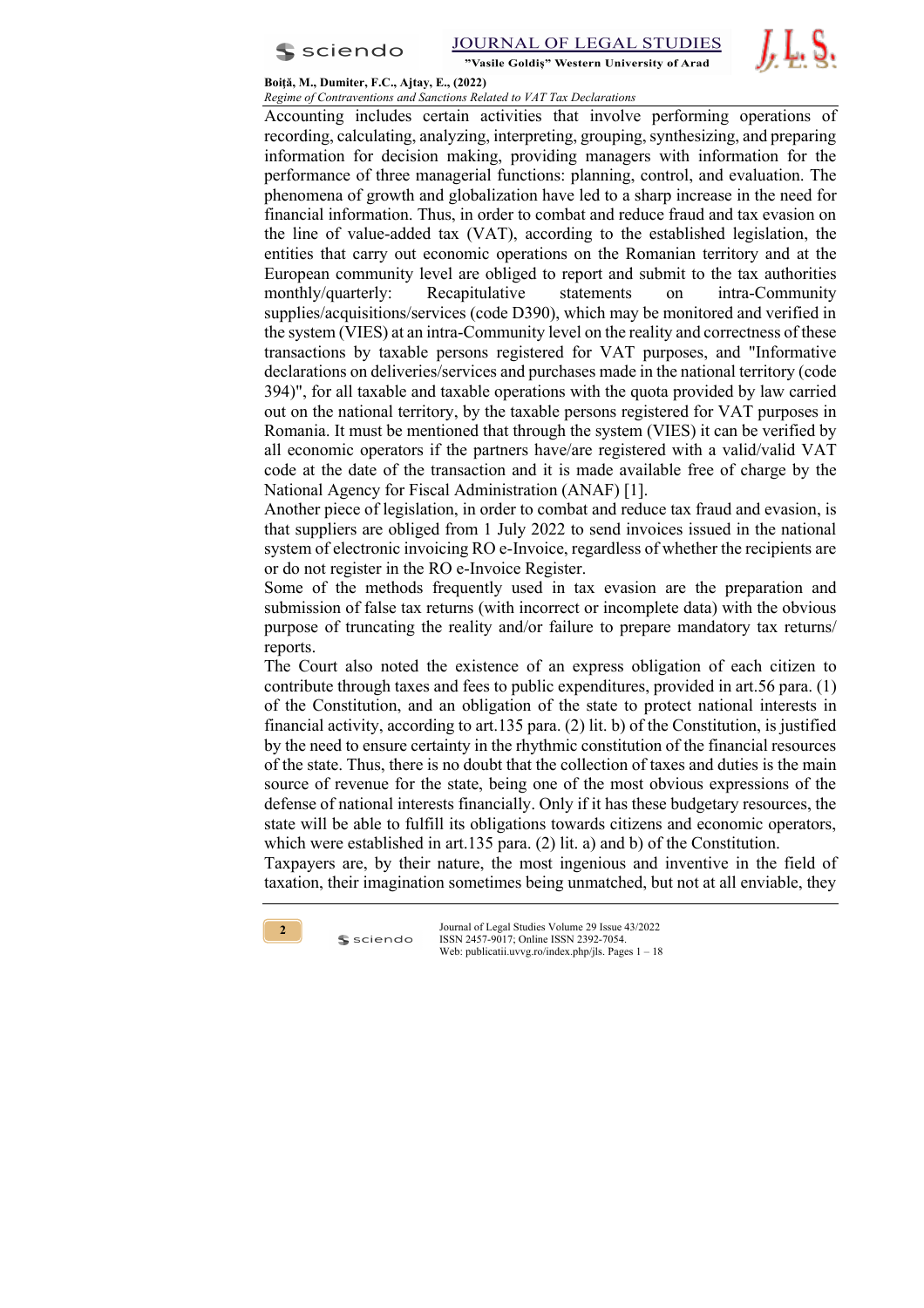"Vasile Goldis" Western University of Arad



## **Boiţă, M., Dumiter, F.C., Ajtay, E., (2022)**

# *Regime of Contraventions and Sanctions Related to VAT Tax Declarations*

go to extreme risks when it comes to circumventing the law or, in other words, deceiving the tax authorities, slipping most often, in the area of tax fraud taking advantage of the provisions of the law.

Talpoş (1996) concludes that fraud/legal tax evasion does not exist, it is not the intrinsic consequence of the legislator's will, of the loopholes deliberately left to test the ability of those subject to tax obligations, but rather the consequence of the legislator's inability to surprise explicitly. the text of the law, the totality of the situations, in fact of the economic-financial activity, which are or should be subject to fiscal obligations (Talpoş, 1996).

Combating tax fraud and evasion requires action at a national, Union, and global levels. The process of European integration has led to closer integration of the economies of all Member States, with high volumes of cross-border transactions, as well as a reduction in the costs and risks associated with these transactions. Colasse (1995) examines the main systems of standardization and accounting regulation, noting that the differences between these systems are due in particular to the legal framework, the economic system, the level of development of a country, and the links between accounting and taxation. 1995).

Hoatcă (2008) quoted by Iordache, Raiciu (2016) "for the establishment by the fiscal bodies, correctly, of the prescription term, in case of application of the contravention fines for the deeds provided in art. 336 para. (1) lit. b) of the Fiscal Procedure Code, a clear delimitation of the simple contraventions from the continuous ones is necessary. For a more correct understanding of these notions and a deepening of the notion of "continuous contravention", we can refer to the analysis by the analogy of the continuous crime, as the contravention law borrows certain features from the criminal law, considering the common nature of the two forms. illegal (contravention and crime) "(Hoatcă, 2008; Iordache, Raiciu, 2016). Lăcriţa (2012) states that, for the correct and full understanding of these problems, "this paper also presents the practical and legal working methodology of the tax system which establishes, accurately and on the basis of legal documents: 1) the date from which the fiscal body ascertains the non-fulfillment of a fiscal obligation, the date from which the limitation period is established within which fines may be applied in case of continuous contraventions; 2) the date on which the deed takes place, the date from which the limitation period is established within which fines may be applied in case of simple contraventions" (Lăcriţa, 2012). Munteanu, Zuca (2015) states that accounting engineering is defined by some authors as representing: "the process by which, given the existence of gaps in rules, accounting figures are manipulated and, taking advantage of flexibility, those measurement practices are chosen and information that allows the transformation of summary documents from what they should be into what managers want or the process by which transactions are structured in such a way as to allow the production of the desired accounting result"

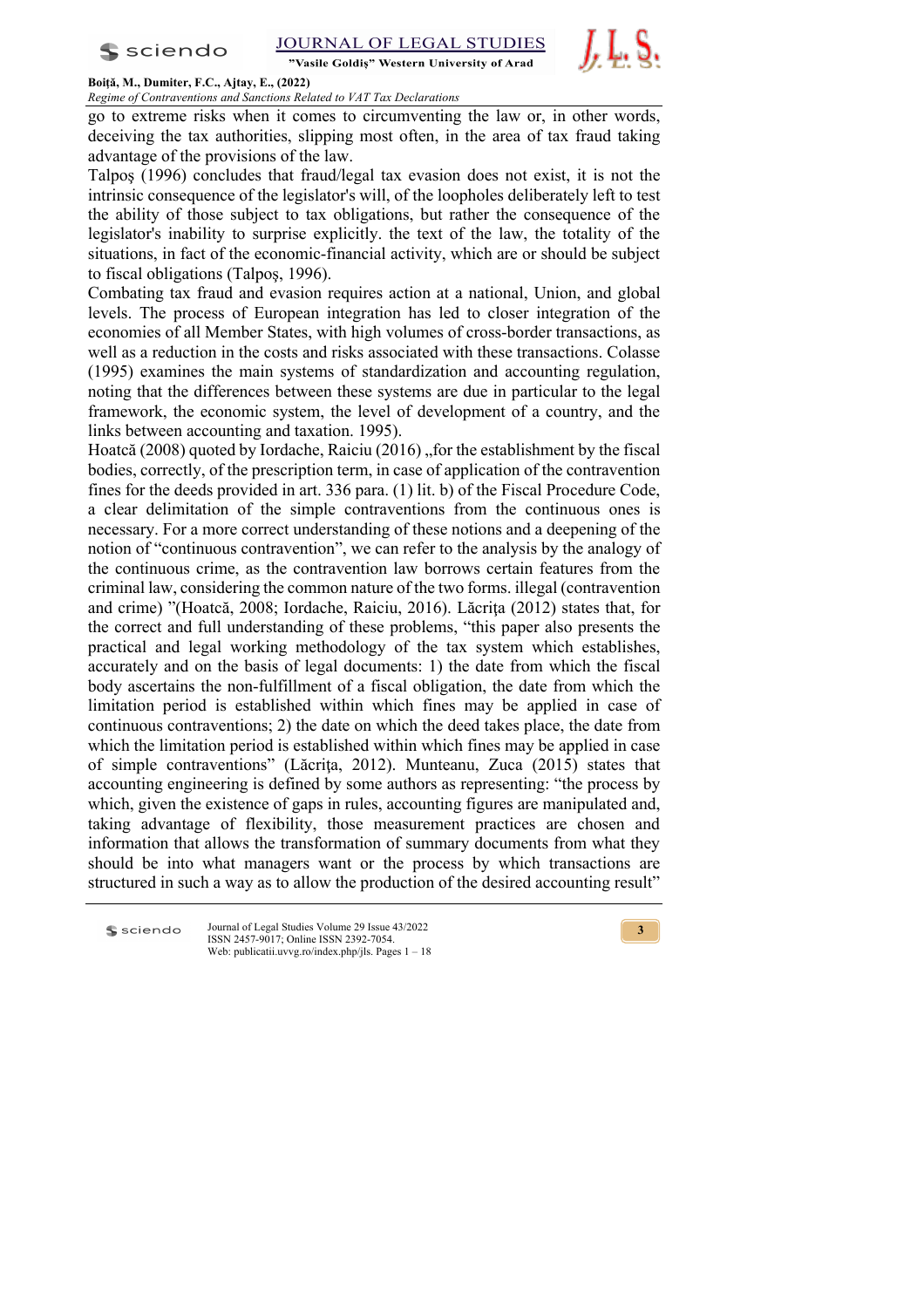

*J.* L. S.

#### **Boiţă, M., Dumiter, F.C., Ajtay, E., (2022)** *Regime of Contraventions and Sanctions Related to VAT Tax Declarations*

(Munteanu, Zuca, 2011). Panayi (2007) highlights the high costs of running different businesses and thus the reduction in the scope of profits associated with cross-border transactions (Panayi, 2007, pp. 15).

Saguna (2001) In the Treaty on fiscal financial law, defines fiscal policy as: [...] the set of fiscal decisions taken by the public decision-maker, in order to ensure financial resources, intended to finance public needs and achieve certain purposes economic and social, in the conditions in which real or objective factors act on the economy, whose tendency is not exclusively cyclical (Saguna, 2001).

Todor, et al. (2017) argues: Given the competitive market mechanisms and the tendency of modern states to intervene in the tax economy, we can easily see the significant role of taxes, whether we refer to direct or indirect, being used as a lever of the economy policy by which we can accentuate or slow down certain areas of activity and increase or decrease consumption in a certain category of goods or services (Todor, et al., 2017).

Talaghir, et al. (2000) present that the object of accounting is the reflection in monetary terms of the patrimony, its movement, and transformation as a result of economic operations and the results obtained in a given perimeter (Talaghir, Negoescu, Talghir-Cretu, 2000).

The paper is organized as follows: the introduction and literature review section presents the current theoretical and doctrinal debates regarding fiscal policy, *lato sensu*, and VAT policy, *stricto sensu*. The second section represents the empirical part where it is analyzed and debated an important case study at the Romanian level. The third section highlights the final assessments and considerations regarding the study by outlining the main good parts and the remaining agenda on VAT issues and problems.

# **2. TBG Group SRL case study**

 $s$  sciendo

TBG Group SRL operates in the automotive industry, its object of activity being the production of parts and accessories for motor vehicles and motor vehicles. The global automotive industry is an extremely diverse sector that includes manufacturers, suppliers, dealers, retailers, original equipment manufacturers, aftermarket component manufacturers, etc.

The company during the year 2021, was the subject of a partial tax inspection on the VAT line.

Following the verifications and analysis of the tax returns, it was found that TBG Group SRL, in relation to its partners, submitted Recapitulative declarations regarding intra-community supplies/acquisitions/services (code D390) and Informative declarations regarding deliveries/services and acquisitions made on national territory (code 394), inaccurate and with differences in declaration consisting of:

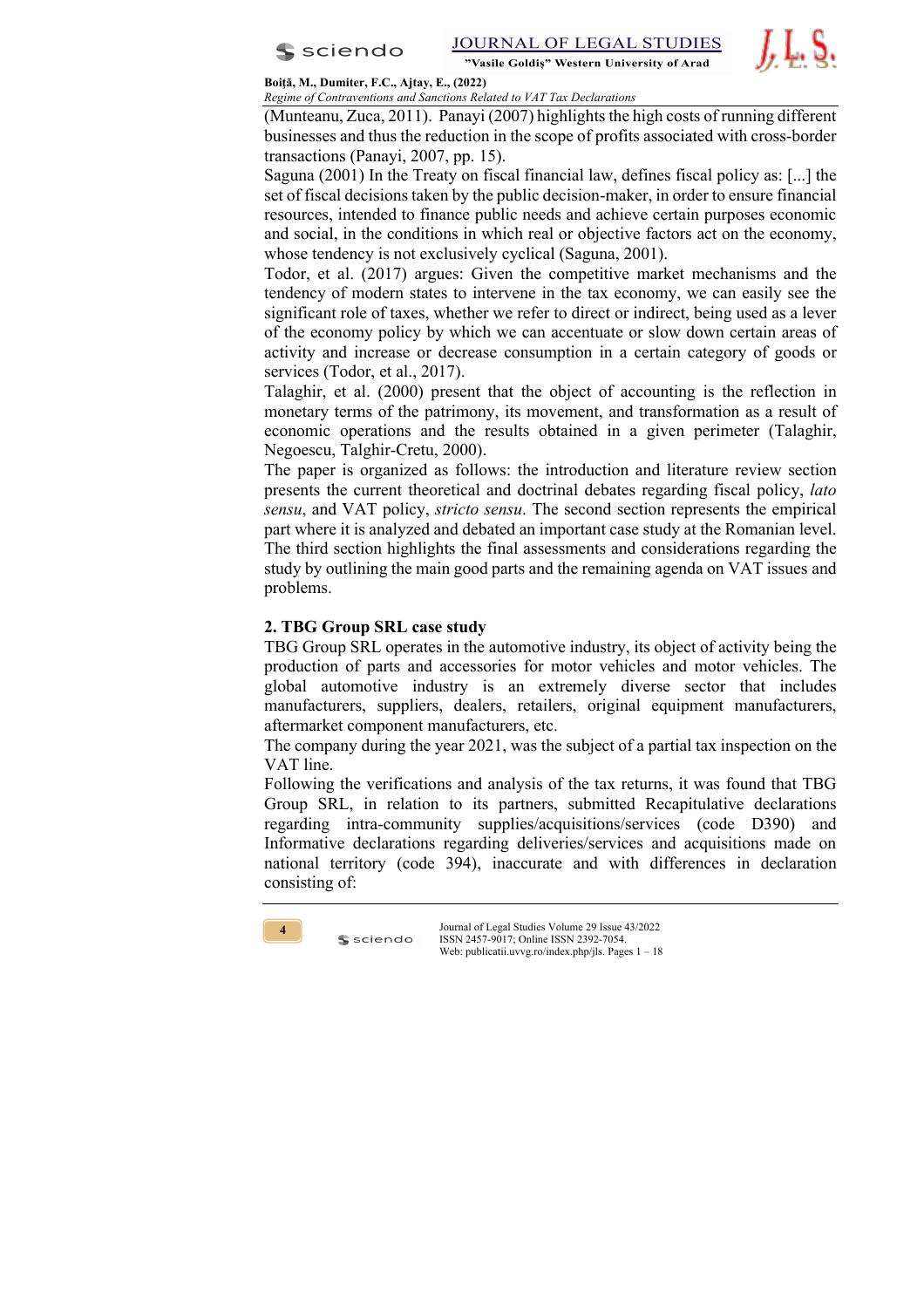$s$  sciendo

"Vasile Goldis" Western University of Arad



**Boiţă, M., Dumiter, F.C., Ajtay, E., (2022)** *Regime of Contraventions and Sanctions Related to VAT Tax Declarations*

- § non-declaration or late declaration by the commercial partners of TBG Group SRL of the performed transactions;
- undeclared deliveries by suppliers and justified by the entity with supporting documents registered in the accounting records, according to the account statement;
- the declaration by TBG Group SRL on the erroneous fiscal registration code of the supplier, respectively of the declaration of a different VAT code than that of the supplier;
- § non-declaration or declaration at another period by TBG Group SRL of purchases made from various suppliers;
- deliveries of goods and services not declared or incorrectly declared by partners from the other EU Member States;
- intra-community deliveries of goods and services declared by the intracommunity partner in the next reporting period or on another VAT code;
- intra-community deliveries declared by the supplier, and declared by TBG Group SRL at another period or on another VAT code;
- § intra-community deliveries of goods to intra-community partners on an invalid VAT code;
- § intra-community acquisitions of goods and services not declared or erroneously declared by the entity.

# **2.1 On the submission of recapitulative statements on intra-Community supplies/acquisitions/services (code D390) for 2021**

The verification of the recapitulative statements regarding intra-community deliveries/acquisitions/services (code D390) showed that in the months: February, April, June, August, September, and October 2020, TBG Group SRL did not declare the purchases of goods/services from certain partners with whom he developed trade relations.

The situation of discrepancies between the amounts declared in the recapitulative statements by the company and the amounts declared by its partners results in the following negative differences in the statement:

- in February 2020, TBG Group SRL, VAT code RO2000000, appears with a negative reporting difference of 19,346 lei, resulting from the commercial relationship with the partner Societies ABC SRL, VAT code AT2020202;
- in April 2020, TBG Group SRL, VAT code RO2000000, appears with a negative reporting difference of 40,000 lei, resulting from the commercial relationship with the partner Societies ABC SRL, VAT code AT2020202;

Journal of Legal Studies Volume 29 Issue 43/2022 s sciendo ISSN 2457-9017; Online ISSN 2392-7054. Web: publicatii.uvvg.ro/index.php/jls. Pages 1 – 18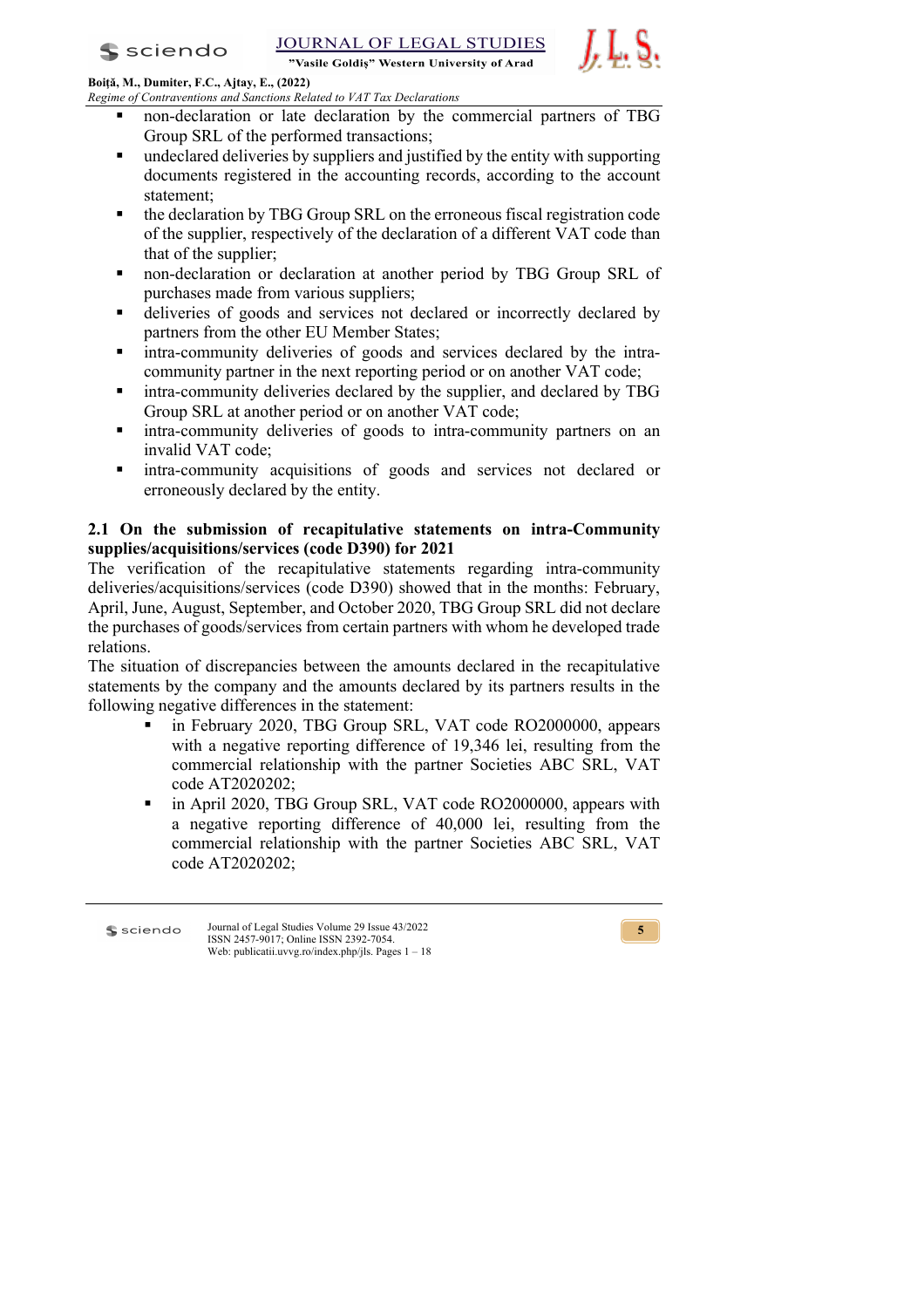*J.* L. S.

**Boiţă, M., Dumiter, F.C., Ajtay, E., (2022)** *Regime of Contraventions and Sanctions Related to VAT Tax Declarations*

- in June 2020, TBG Group SRL, VAT code RO2000000, appears with a negative reporting difference of 10,222 lei, resulting from the commercial relationship with the partner Societies ABC SRL, VAT code DE2020202;
- in October 2020, TBG Group SRL, VAT code RO2000000, appears with a negative reporting difference of 13,777 lei, resulting from the commercial relationship with the partner Societies ABC SRL, VAT code SK2020202.

Regarding the above facts, respectively by not declaring the acquisitions of goods/services from the partners listed above, with which the Company TBG Group SRL carried out commercial relations during February, April, June, August, September, and October 2020, the provisions were violated. art.325 para. (1) of Law no. 227/2015 regarding the Fiscal Code, corroborated with art. 59 of Law no. 207/2015 on the Fiscal Procedure Code, which provides the following: "Art. 325 - Summary statement:

(1) Any taxable person registered for VAT purposes according to art. 316 or 317 must draw up and submit to the competent tax authorities, by the 25th of the month following a calendar month, a recapitulative statement stating:

a) intra-community deliveries exempt from duty under the conditions provided in art.294 para. (2) lit. a) and d), for which the chargeability of the tax arose in the respective calendar month;

b) the deliveries of goods carried out within a triangular operation provided in art.276 para. (5) made in the Member State of the arrival of the goods and declared as intra-Community deliveries with a T-code, for which the chargeability of the tax arose in that calendar month;

c) the provision of services provided in art.278 para. (2) carried out for the benefit of taxable persons not established in Romania but established in the European Union, other than those exempt from VAT in the Member State in which they are taxable, for which the chargeability of the tax arose in the respective calendar month;

d) intra-community acquisitions of taxable goods, for which the chargeability of the tax arose in the respective calendar month;

e) the acquisitions of services provided in art.278 para. (2), made by taxable persons from Romania who have the obligation to pay the tax according to art.307 para. (2), for which the chargeability of the tax arose in the respective calendar month, from taxable persons not established in Romania, but established in the European Union. f) the intra-community deliveries of goods provided in art.315 $\land$ 1 para. (8) lit. c) and d)".

"Art. 59. Periodic provision of information:

 $s$  sciendo

(1) The taxpayer/payer is obliged to provide periodically to the central fiscal body information regarding the activity carried out.

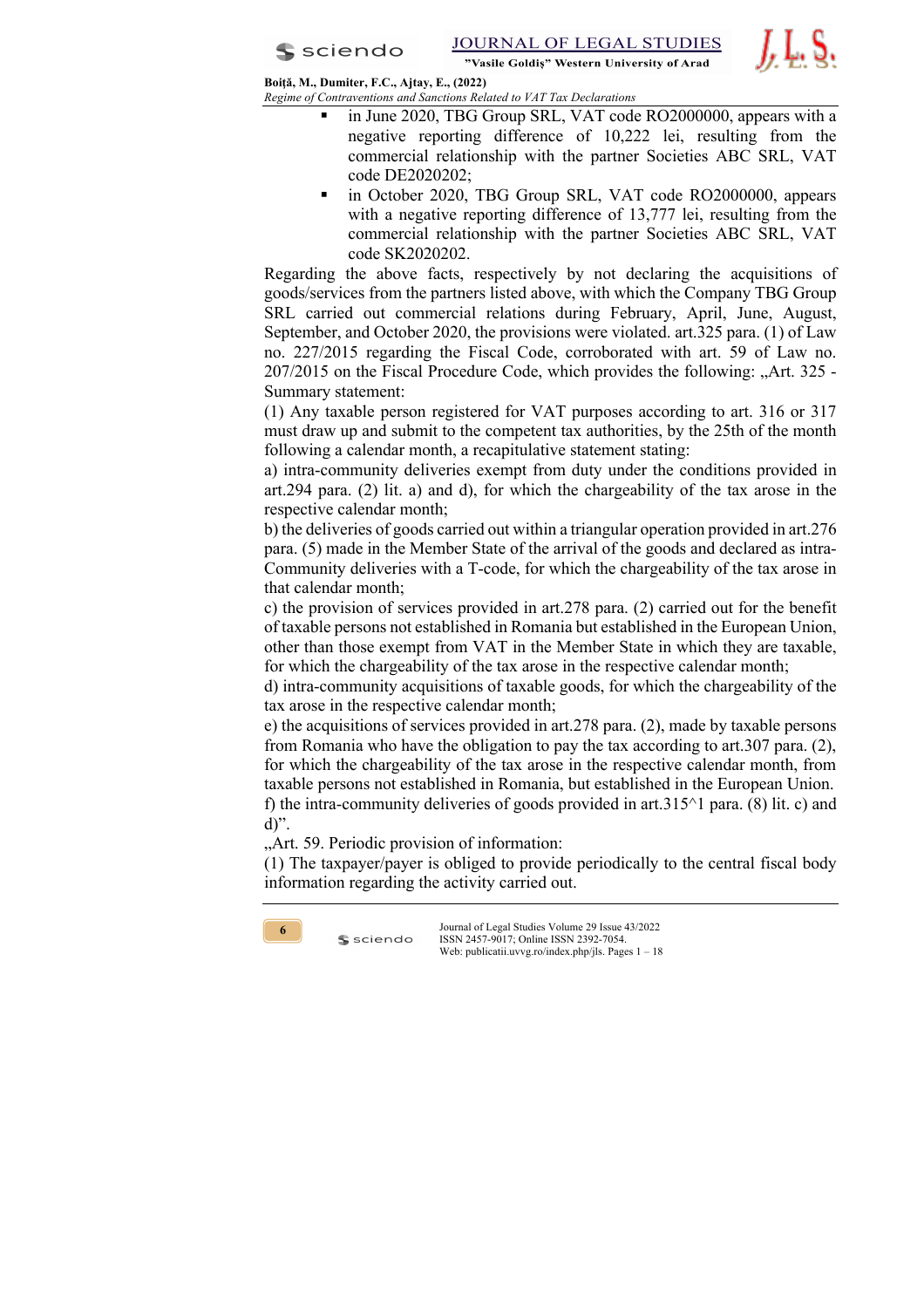

"Vasile Goldis" Western University of Arad



**Boiţă, M., Dumiter, F.C., Ajtay, E., (2022)**

*Regime of Contraventions and Sanctions Related to VAT Tax Declarations* (2) The taxpayer/payer who provides an electronic interface through which the online commercial transactions are facilitated is obliged to periodically provide to the central fiscal body information regarding the transactions carried out through it. (3) Providing the information provided in par. (1) and (2) are made by completing a statement on one's own responsibility.

(4) The nature of the information, the periodicity, as well as the model of the declarations shall be approved by order of the president of the A.N.A.F".

As a result of the violation by the verified taxpayer of the above legal provisions, the verified company was sanctioned for minor offenses according to art.337 para. (1), lit. b), of Law no. 207/2015 - regarding the Fiscal Procedure Code where the following are provided: […] "Submission of incorrect or incomplete recapitulative statements". The contravention provided in par. (1) shall be sanctioned with a fine according to art.337 para. (2), lit. b) of Law no. 207/2015 on the Fiscal Procedure Code:  $[\ldots]$ , B) with a fine from 500 lei to 1,500 lei in case of committing the deed provided in let. b)".

The entity for the deed - considered continuous according to art.13 par. (2) of O.G. no.  $2/2001$  . In case of continuous contraventions, the term provided in par. (1) runs from the date of cessation of the act. The contravention is continuous in the situation in which the violation of the legal obligation lasts in time", was sanctioned contravention with the amount of 1,500 lei, according to art.337 para. (2), lit. b) of Law 207/2015 on the Fiscal Procedure Code, drawing up the minutes of finding and sanctioning the contravention no. 0100000/20.12.2021. The fine was paid with O.P. no. 1000/20.12.2021.

The above provisions are supplemented by the provisions of O.G. no. 2/2001 regarding the legal regime of contraventions.

In accordance with art.338 para. (3) "The offender may pay within a maximum of 15 days from the date of delivery or communication of the report half of the minimum fine provided in this code, the ascertaining agent mentioning this possibility in the report".

As a result of the entity not declaring the acquisitions of goods and services from the partners listed above in the Recapitulative Statements regarding intra-community deliveries/acquisitions/services (code D390) in the months: of March, April, July, August, October 2021, according to OPANAF procedures no. 3833/2015, corroborated with art.113 para. (2) and art.118 para. (8) of Law no. 207/2015 on the Fiscal Procedure Code, the Provision on the measures established by the fiscal inspection bodies was drawn up: "The taxpayer/payer has the obligation to fulfill the measures provided in the act drawn up during the fiscal inspection", which ordered the restoration and submission with correct and complete data of the recapitulative statements regarding intra-community deliveries /acquisitions/services (code D390), related to the months: February, April, June, August, September and October 2020,

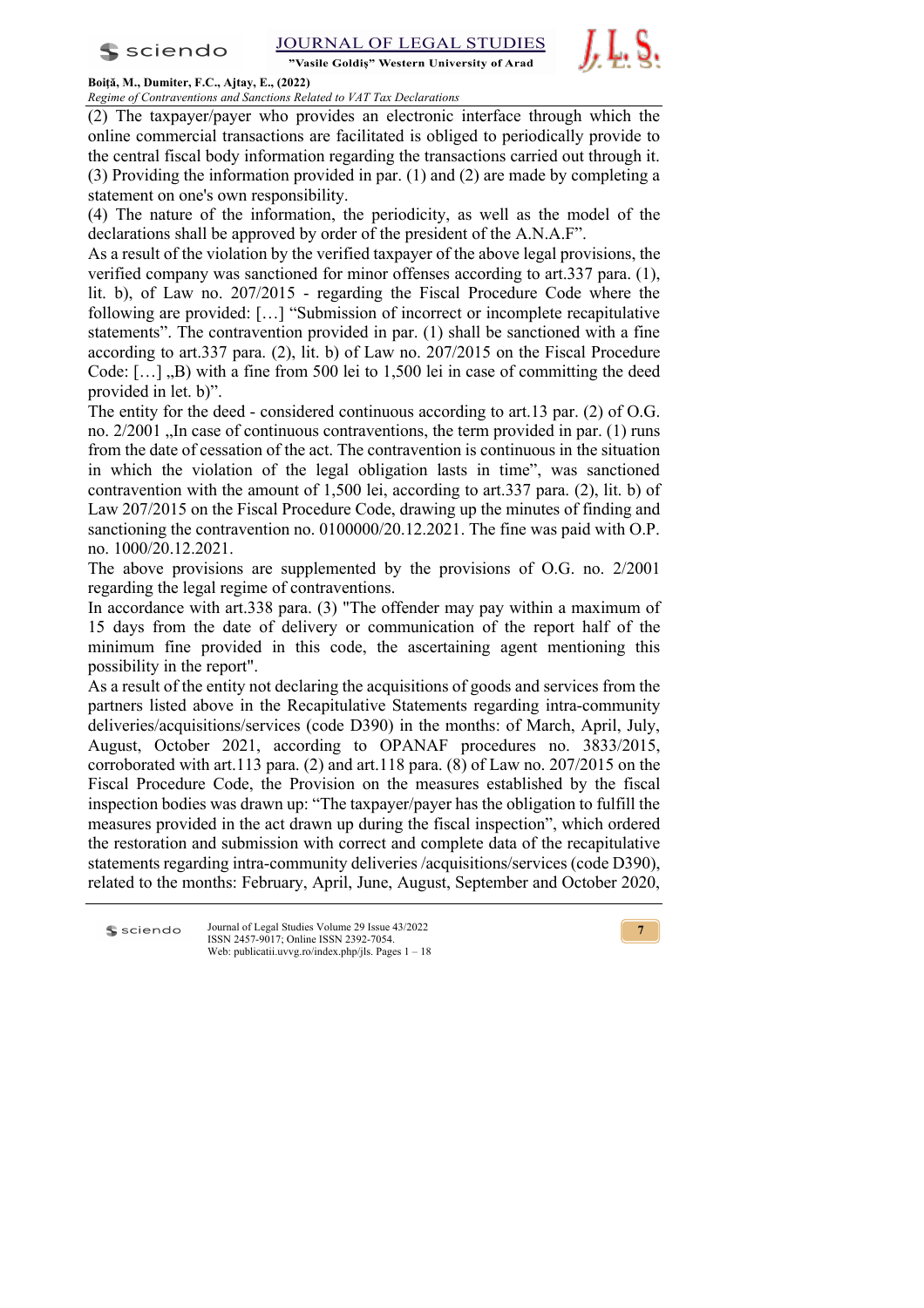

"Vasile Goldis" Western University of Arad



**Boiţă, M., Dumiter, F.C., Ajtay, E., (2022)** *Regime of Contraventions and Sanctions Related to VAT Tax Declarations*

following the correlation of data representing deliveries/acquisitions/services within the community (code D390) with those declared in the VAT returns.

The differences found and presented above have no fiscal influences, the errors being only from a declarative point of view.

It must be mentioned that, in February 2018, the entity benefited from the provisions of the Prevention Law no. 270/2017, being sanctioned with a warning for not submitting the recapitulative statements regarding intra-community deliveries/acquisitions/ services (code D390), according to art. 4, in which the following are provided:

(1) In case of finding the commission of one of the contraventions established by the Government decision provided in art.10 para. (3), the ascertaining agent concludes a report of ascertaining the contravention by which the sanction of the warning is applied and to which he attaches a remediation plan, in compliance with the provisions of the present law. In this situation, no additional sanctions are applied. (2) The ascertaining agent does not draw up a remediation plan, in which case only the warning sanction is applied, in the following situations:

a) if, during the control, the offender fulfills his legal obligation;

b) in case the committed contravention is not continuous.

(3) The sanction of the warning is applied according to par. (1) and (2) and in the situation where the sanctioning of the contraventions provided by the Government decision from art.10 para. (3) expressly establishes the exclusion from the application of the warning.

(4) The responsibility for fulfilling the remedial measures rests with the person who, according to the law, bears the contravention liability for the ascertained deeds.

(5) The model of the remediation plan that is annexed to the report of finding the contravention and applying the sanction is provided in the decision mentioned in art.10 para. (3)".

# **2.2 Submission of the Informative Declarations regarding the deliveries/services and the acquisitions made on the national territory (code 394) related to the year 2021**

From the informative declarations regarding the deliveries/services and the acquisitions made on the national territory (code 394), it results that in the months: of March, April, July, August, October, and November 2021, TBG Group SRL did not declare the acquisitions of goods/services from certain partners with whom it has developed trade relations.

From the Situation of the discrepancies between the amounts declared in the Informative Declarations by the company and the amounts declared by its partners, the following negative differences in declaration result:



 $s$  sciendo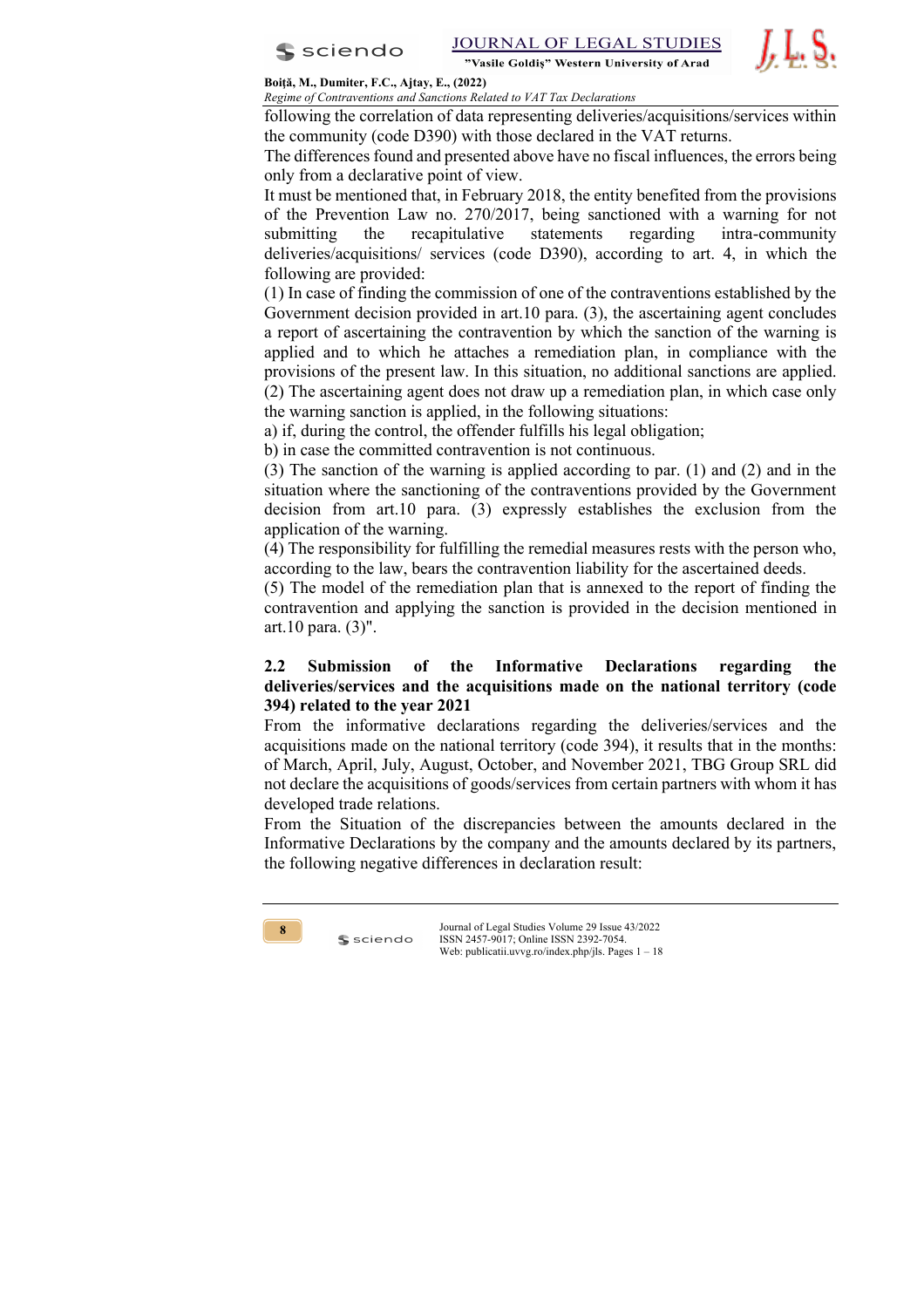JOURNAL OF LEGAL STUDIES

"Vasile Goldis" Western University of Arad



**Boiţă, M., Dumiter, F.C., Ajtay, E., (2022)** *Regime of Contraventions and Sanctions Related to VAT Tax Declarations*

- in April 2021, TBG Group SRL, VAT code RO2000000, appears with a negative difference in VAT reporting amounting to 30,963 lei, resulting from the commercial relationship with the partner Societies ABC SRL, VAT code RO2020202;
- § in July 2021, TBG Group SRL, VAT code RO2000000, has a negative VAT reporting difference of 10,655 lei, resulting from the commercial relationship with the partner Societies ABC SRL, VAT code RO2020202;
- in August 2021, TBG Group SRL, VAT code RO2000000, appears with a negative difference in VAT reporting amounting to 13,320 lei, resulting from the commercial relationship with the partner Societies ABC SRL, VAT code RO2020202;
- § in October 2021, TBG Group SRL, VAT code RO2000000, has a negative VAT reporting difference of 12,856 lei, resulting from the commercial relationship with the partner Societies ABC SRL, VAT code RO2020202;
- **•** In November 2021, TBG Group SRL, VAT code RO2000000, appears with a negative difference in VAT reporting amounting to 13,958 lei, resulting from the commercial relationship with the partner Societies ABC SRL, VAT code RO2020202.

Analyzing the above facts, respectively by not declaring the acquisitions of goods/services from the partners listed above, with which the Company TBG Group SRL carried out commercial relations during March, April, July, August, October, and November 2021, the provisions were violated. art.59 of Law no. 207/2015 on the Fiscal Procedure Code, which provides the following: "Art. 59. Periodic provision of information:

(1) The taxpayer/payer is obliged to provide periodically to the central fiscal body information regarding the activity carried out.

(2) The taxpayer/payer who provides an electronic interface through which the online commercial transactions are facilitated is obliged to periodically provide to the central fiscal body information regarding the transactions carried out through it. (3) Providing the information provided in par. (1) and (2) are made by completing a statement on one's own responsibility.

(4) The nature of the information, the periodicity, as well as the model of the declarations shall be approved by order of the president of the A.N.A.F".

As a result of the violation by the verified taxpayer of the above legal provisions, the verified company was sanctioned for minor offenses according to art.336 para. (1), lit. h), of Law no. 207/2015 - regarding the Fiscal Procedure Code where the following are provided: "Failure to provide on-time by the taxpayer/payer the periodic information requested by the fiscal body according to art. 59".

**S** sciendo

Journal of Legal Studies Volume 29 Issue 43/2022 ISSN 2457-9017; Online ISSN 2392-7054. Web: publicatii.uvvg.ro/index.php/jls. Pages 1 – 18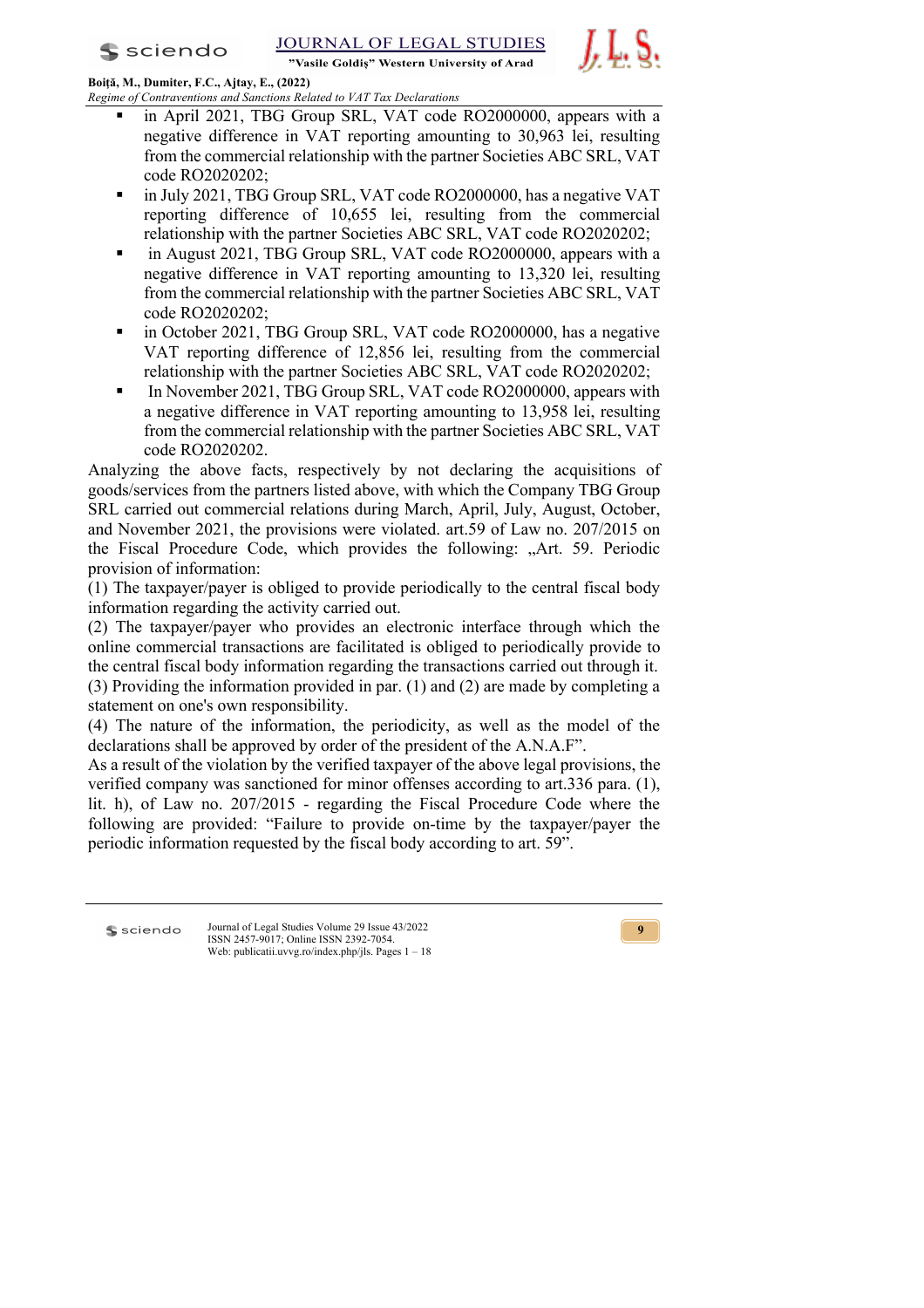

#### **Boiţă, M., Dumiter, F.C., Ajtay, E., (2022)** *Regime of Contraventions and Sanctions Related to VAT Tax Declarations*

The contravention provided in par. (1) shall be sanctioned with a fine according to art.336 para. (2), lit. c) of Law no. 207/2015 on the Fiscal Procedure Code:  $\alpha$ , c) with a fine from 12,000 lei to 14,000 lei for the legal persons included in the category of medium and large taxpayers and with a fine from 2,000 lei to 3,500 lei, for the other legal persons, as well as for the natural persons, in case of committing the deed provided in para. (1) lit. e) -h)".

The entity for the deed - considered continuous according to art.13 par. (2) of O.G. no.  $2/2001$ , In case of continuous contraventions, the term provided in par. (1) runs from the date of cessation of the act. The contravention is continuous in the situation in which the violation of the legal obligation lasts in time", was sanctioned contravention with the amount of 12,000 lei, according to art. 336 para. (2), lit. c) of Law 207/2015 on the Fiscal Procedure Code, drawing up the minutes of finding and sanctioning the contravention no. 0100000 / 20.12.2021. The fine was paid with O.P. no. 1000 / 20.12.2021.

The above provisions are supplemented by the provisions of O.G. no. 2/2001 regarding the legal regime of contraventions.

In accordance with art.338 para. (3) "The offender may pay within a maximum of 15 days from the date of delivery or communication of the report half of the minimum fine provided in this code, the ascertaining agent mentioning this possibility in the report".

As a result of the entity not declaring the acquisitions of goods and services from the partners listed above in the Informative declarations regarding the deliveries/ services and acquisitions of goods made on the national territory (code 394) in the months: March, April, July, August, October 2021, according to OPANAF procedures no.  $3833/2015$ , corroborated with art.113 para. (2) and art.118 para. (8) of Law no. 207/2015 on the Fiscal Procedure Code, the Provision on the measures established by the fiscal inspection bodies was drawn up: "The taxpayer/payer has the obligation to fulfill the measures provided in the act drawn up during the fiscal inspection", which ordered the restoration and submission with correct and complete data of the Informative Declarations regarding the deliveries/services and purchases of goods made on the national territory (code 394), related to the months: March, April, July, August, October 2021, following the correlation data representing the deliveries/services and purchases of goods made on the national territory (code 394) with those declared in the VAT returns.

The differences found and presented above have no fiscal influences, the errors being only from a declarative point of view.

We mention that, in February 2018, the entity benefited from the provisions of the Prevention Law no. 270/2017, being sanctioned with a warning for not submitting the Informative Declarations regarding the deliveries/services and the acquisitions



 $s$  sciendo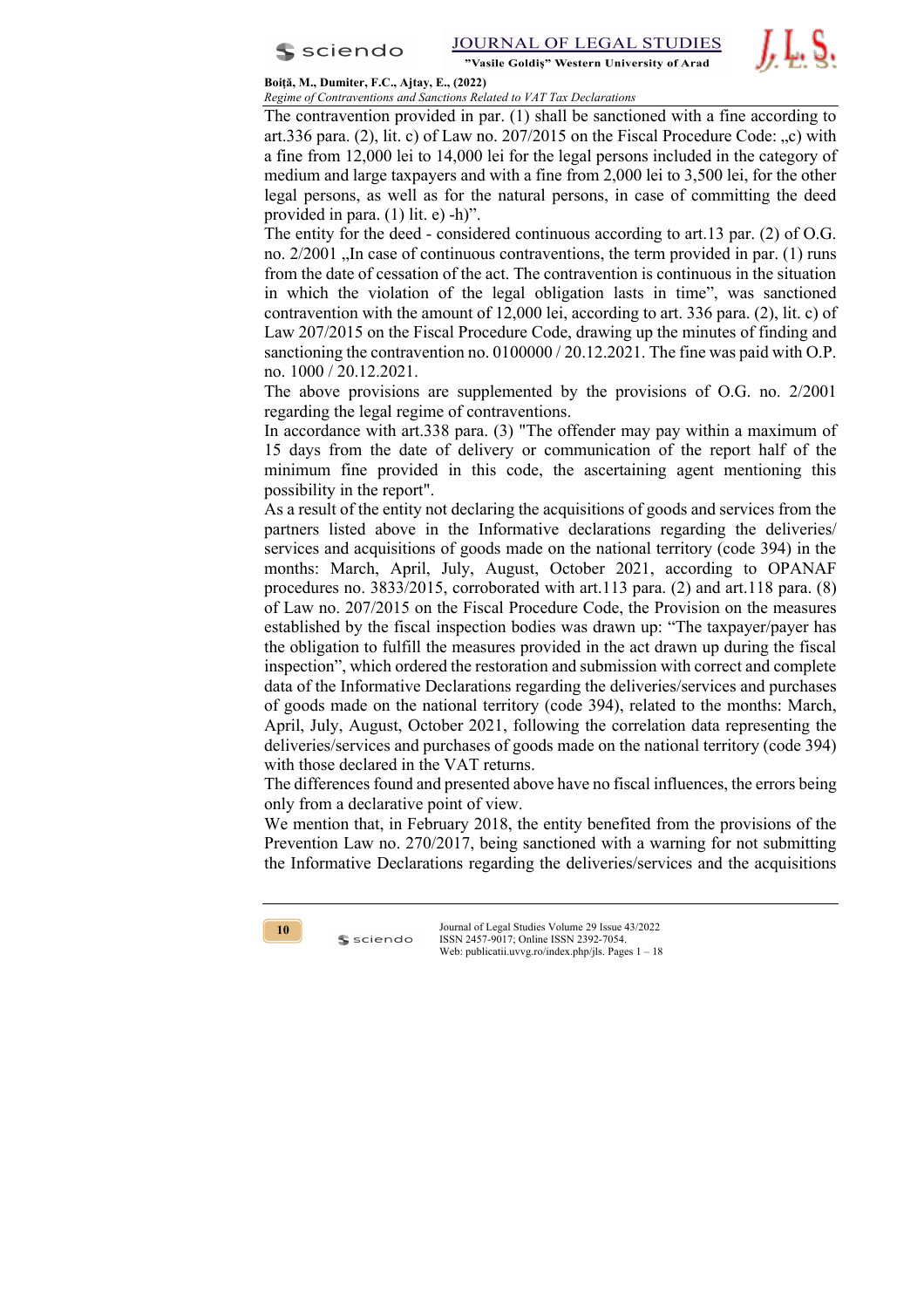"Vasile Goldis" Western University of Arad



# **Boiţă, M., Dumiter, F.C., Ajtay, E., (2022)**

*Regime of Contraventions and Sanctions Related to VAT Tax Declarations*

made on the national territory code 394, according to art. 4, in which the following are provided:

(1) In case of finding the commission of one of the contraventions established by the Government decision provided in art.10 para. (3), the ascertaining agent concludes a report of ascertaining the contravention by which the sanction of the warning is applied and to which he attaches a remediation plan, in compliance with the provisions of the present law. In this situation, no additional sanctions are applied.

(2) The ascertaining agent does not draw up a remediation plan, in which case only the warning sanction is applied, in the following situations:

a) if, during the control, the offender fulfills his legal obligation;

b) in case the committed contravention is not continuous.

(3) The sanction of the warning is applied according to par. (1) and (2) and in the situation where the sanctioning of the contraventions provided by the Government decision from art.10 para. (3) expressly establishes the exclusion from the application of the warning.

(4) The responsibility for fulfilling the remedial measures rests with the person who, according to the law, bears the contravention liability for the ascertained deeds.

(5) The model of the remediation plan that is annexed to the report of finding the contravention and applying the sanction is provided in the decision mentioned in art.10 para. (3)".

As a result of the dynamic evolution of the economy and the transactions between the partners, at the legislative level, there were changes regarding the Informative Declaration on deliveries/supplies and purchases of goods made on the national territory (code 394), they entered into force starting with 2022, after as follows: the total values entered in the invoices issued/received related to the transactions for which the reverse charge is applied for the operations provided in art.331 -Simplification measures from the Fiscal Code updated with subsequent amendments, respectively:  $(1)$  By exception from the provisions of art. 307 para. (1), in the case of taxable operations, the person obliged to pay the tax is the beneficiary for the operations provided in par. (2). The obligatory condition for the application of reverse charge is that both the supplier and the beneficiary are registered for VAT purposes according to art.316.

(2) The operations for which the reverse charge is applied are:

a) the delivery of the following categories of goods: 1. ferrous and non-ferrous wastes from ferrous and non-ferrous scrap, including semi-finished products resulting from their processing, manufacture, or smelting; 2. Residues and other recyclable materials consisting of ferrous and non-ferrous metals, their alloys, slag, ash, and industrial residues containing metals or their alloys; 3. waste recyclable materials and used recyclable materials consisting of paper, cardboard, textiles, cables, rubber, plastic, shards of glass and glass; 4. the materials referred to in points

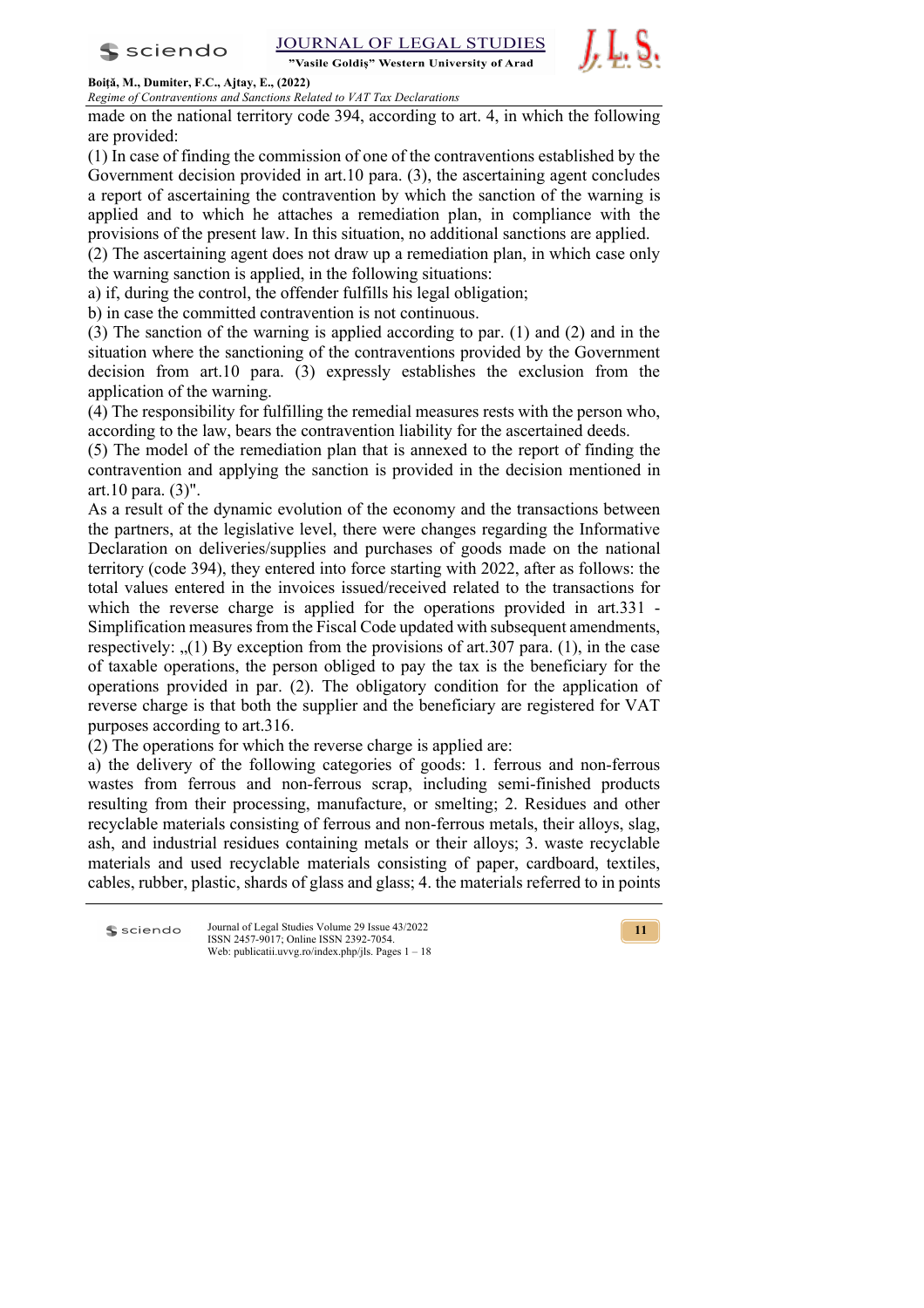

JOURNAL OF LEGAL STUDIES "Vasile Goldis" Western University of Arad

*J.* L. S.

#### **Boiţă, M., Dumiter, F.C., Ajtay, E., (2022)** *Regime of Contraventions and Sanctions Related to VAT Tax Declarations*

1 to 3 after their processing/transformation by cleaning, polishing, sorting, cutting, fragmenting, pressing or casting into ingots, including non-ferrous metal ingots, for which other elements have been added. aliere;

b) delivery of wood and wood materials, as defined by Law no. 46/2008 - Forestry Code, republished;

c) the delivery of cereals and technical plants, including oilseeds and sugar beet, which are not in principle intended as such for final consumers. The methodological norms establish the CN codes corresponding to these goods;

d) the transfer of greenhouse gas emission certificates, as defined in art. 3 of Directive 2003/87/EC of the European Parliament and of the Council of 13 October 2003 establishing a system for the marketing of greenhouse gas emission allowances in the Community and amending Council Directive 96/61/EC, transferable in accordance with art. 12 of the Directive, as well as the transfer of other units that may be used by operators in accordance with the same Directive;

e) the delivery of electricity to a taxable person trader, established in Romania according to art.266 para. (2). The taxable person trader is the taxable person whose main activity, in terms of electricity purchases, is its resale and whose own electricity consumption is negligible. Negligible own consumption of electricity means a maximum consumption of 1% of the purchased electricity. The purchaser holding the license for the administration of the centralized electricity markets issued by the National Energy Regulatory Authority, for the transactions on the market for the next day and on the domestic market, is considered to be a taxable person. The buyer of electricity who cumulatively meets the following conditions is also considered to be a taxable person as a trader:

1. holds a valid electricity supply license, a license for the activity of the electricity trader or any license that allows the sale of electricity, issued by the National Energy Regulatory Authority, which proves that the respective buyer is a trader of electricity;

2. its main activity, in terms of electricity purchases, is its resale and its own consumption of purchased electricity is negligible. To this end, the taxable person must submit to the competent tax authority, by December 10 of each year, a declaration on his own responsibility showing that he meets this condition, respectively that in January-November of that calendar year had its own consumption of up to 1% of the purchased electricity, which is valid for all electricity purchases made in the following calendar year. If the declaration on his own responsibility covers periods prior to the year of filing, the taxable person shall indicate the date from which he fulfills this condition in order to be considered a trader as the taxable person from that date.

The taxable person who obtains the electricity supply license or the license for the activity of the electricity trader or any license under which he carries out electricity



 $s$  sciendo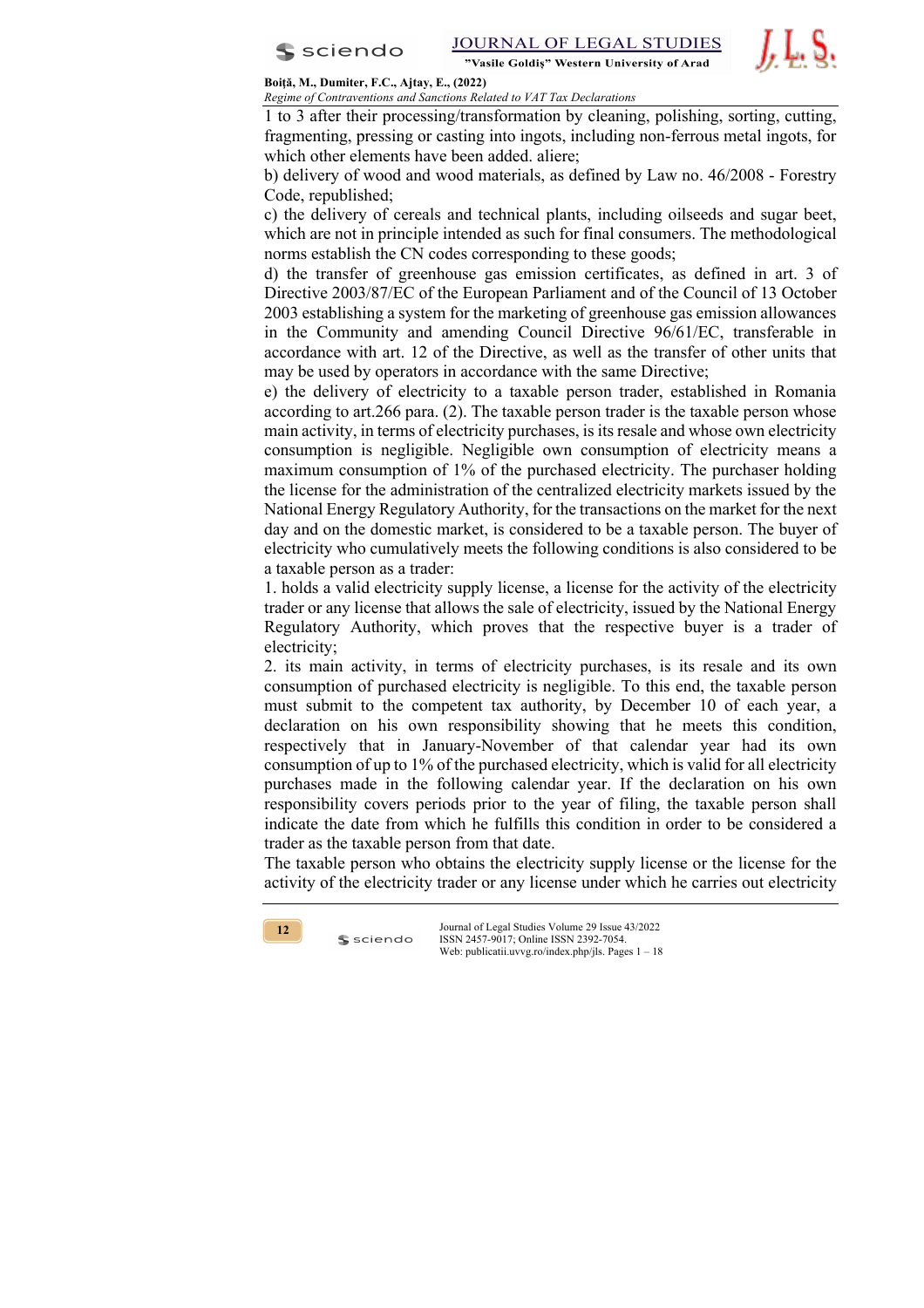**S** sciendo



"Vasile Goldis" Western University of Arad



#### **Boiţă, M., Dumiter, F.C., Ajtay, E., (2022)** *Regime of Contraventions and Sanctions Related to VAT Tax Declarations*

trading, during December 1-31 of a calendar year must submit it to the competent tax authority, during January 1-20 of the following calendar year, a self-declaration stating that he had a maximum consumption of 1% of the electricity purchased during the December period in which he held the supplied license or the license for the activity of the trader. electricity license or license under which it carries out electricity trading, which is valid for all electricity purchases made in the calendar year in which this declaration is submitted. A.N.A.F. has the obligation to display on its website the list of taxable persons who have submitted the respective declarations by 31 December of each year at the latest, respectively by 31 January of the following year in the case of electricity buyers who have obtained the license of supply of electricity or the license for the activity of the electricity trader or the license under which he carries out electricity trading between 1 and 31 December of each year. The electricity supplier does not apply a reverse charge if, at the time of delivery, the beneficiary who had the obligation to submit to the competent tax authority the declaration of his own responsibility for negligible electricity consumption is not included in the «List of taxable persons who submitted their own responsibility the condition provided in art.331 para. (2) lit. e) point 2 of the Fiscal Code». In the case of electricity buyers who have obtained the supplied license or the license for the activity of the electricity trader or the license under which they carry out electricity trading between 1 and 31 December of the previous year or in the case of electricity buyers who have submitted the declaration on their own responsibility regarding their own negligible consumption of delayed electricity, the suppliers may issue correction invoices with the minus sign, according to art.330 para. (1) lit. b), in order to apply the reverse charge, respectively to regularize the charge and return it to the beneficiary for the deliveries made until the date of posting on the A.N.A.F. of the buyer in the list of taxable persons who have filed the declarations on their own responsibility, or for deliveries made from the date mentioned in the declaration on their own responsibility until the date of submission by the buyer of this declaration in case of late submission. For purchases of electricity made in the year in which the buyer obtains a valid license to supply electricity or a license for the activity of the electricity trader or a license under which he carries out electricity trading, issued by the National Energy Regulatory Authority, which proves that the buyer is a trader of electricity, the buyer must submit to the seller a statement on his own responsibility showing that his main activity, in terms of purchases of electricity, is its resale and its own consumption estimated from the purchased electricity is negligible, which is valid until December 31 of that year.

f) the transfer of green certificates as defined in article 2 lit. h) of Law no. 220/2008 for the establishment of the system for promoting the production of energy from renewable energy sources, republished, with subsequent amendments and completions;

Journal of Legal Studies Volume 29 Issue 43/2022 sciendo ISSN 2457-9017; Online ISSN 2392-7054. Web: publicatii.uvvg.ro/index.php/jls. Pages 1 – 18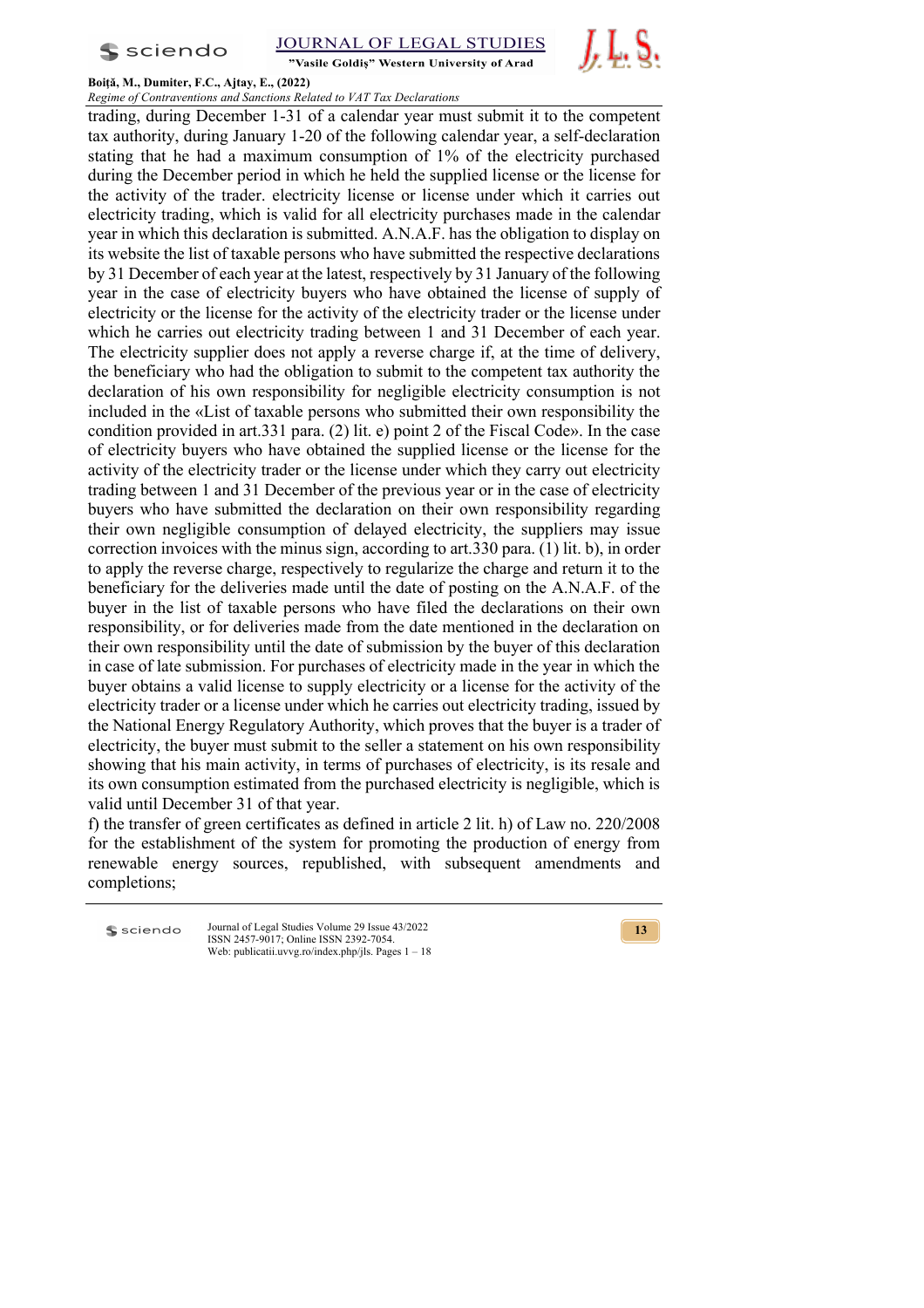

*J.* L. S.

# **Boiţă, M., Dumiter, F.C., Ajtay, E., (2022)**

*Regime of Contraventions and Sanctions Related to VAT Tax Declarations*

g) the constructions, as defined in art.292 para. (2) lit. f) point 2, the construction parts and the lands of any kind, for the delivery of which the taxation regime is applied by the effect of the law or by option;

h) the gold deliveries of investments made by taxable persons who have exercised their taxation option and the deliveries of raw materials or semi-finished products of gold with a title greater than or equal to 325 per thousand, to buyers of taxable persons;

i) the supply of mobile telephones, i.e. devices manufactured or adapted for use in connection with an authorized network and operating on certain frequencies, whether or not they have any other use;

j) the supply of integrated circuit devices, such as microprocessors and central processing units, before their integration into end-user products;

k) supplies of game consoles, tablet PCs, and laptops.

l) the delivery of natural gas to a taxable person trader, established in Romania according to art.266 para. (2). A trader is a taxable person representing the taxable person whose main activity, in terms of natural gas purchases, is their resale and whose own natural gas consumption is negligible. Negligible natural gas consumption means a maximum consumption of 1% of the quantity of natural gas purchased. The buyer who holds the license for the administration of centralized natural gas markets issued by the National Energy Regulatory Authority, for the transactions in which he holds the quality of counterparty, is considered a trader. The natural gas buyer is also considered to be a taxable person who meets the following conditions cumulatively:

1. holds a valid natural gas supply license or a license for the activity of the natural gas trader, issued by the National Energy Regulatory Authority, which proves that the respective buyer is a natural gas trader;

2. its main activity, in terms of natural gas purchases, is their resale and its own consumption of the quantity of natural gas purchased is negligible. To this end, the taxable person must submit to the competent tax authority, by December 10 of each year, a declaration on his own responsibility showing that he meets this condition, respectively that in January-November of that calendar year had its own consumption of a maximum of 1% of the quantity of natural gas purchased, which is valid for all-natural gas purchases made in the following calendar year.

The taxable person who obtains the natural gas supply license or the license for the activity of the natural gas trader during the period 1-31 December of a calendar year must submit to the competent fiscal body, during the period 1-20 January of the following calendar year, a declaration on from which it has had its own consumption of up to 1% of the quantity of natural gas purchased during the period in December in which it held the supplied license or the license for the activity of the natural gas trader, which is valid for all purchases of natural gas. natural gas carried out in the



 $s$  sciendo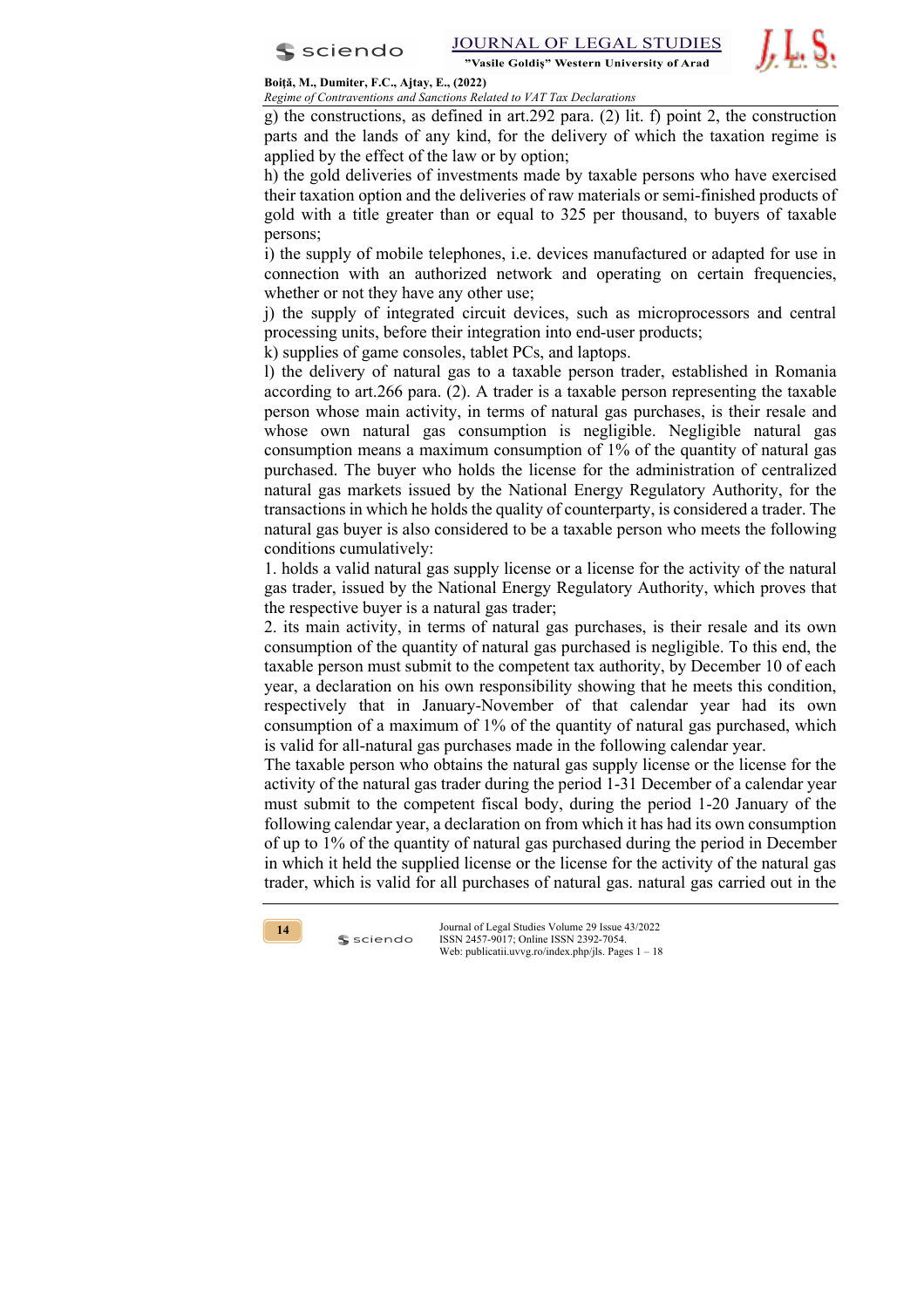

"Vasile Goldis" Western University of Arad



# **Boiţă, M., Dumiter, F.C., Ajtay, E., (2022)**

*Regime of Contraventions and Sanctions Related to VAT Tax Declarations* calendar year in which this declaration is submitted. A.N.A.F. has the obligation to publish on its website the list of taxable persons who have submitted the respective declarations by 31 December of each year at the latest, respectively by 31 January of the following year in the case of natural gas buyers who have obtained the natural gas supply or license for the activity of the natural gas trader between 1 and 31 December of each year. The natural gas supplier does not apply a reverse charge if, at the time of delivery, the beneficiary who had the obligation to submit to the competent tax authority the declaration on his own responsibility regarding the negligible consumption of natural gas is not included in the "List of taxable persons the condition provided in art.331 para. (2) lit. l) point 2 of the Fiscal Code». In the case of natural gas buyers who obtained the supplied license or the license for the activity of the natural gas trader between 1 and 31 December of the previous year or in the case of natural gas buyers who submitted the declaration on their own responsibility regarding their negligible natural gas consumption with delay, suppliers may issue correction invoices with the minus sign, according to art.330 para. (1) lit. b), in order to apply the reverse charge, respectively to regularize the charge and return it to the beneficiary for the deliveries made until the date of posting on the A.N.A.F. of the buyer in the list of taxable persons who submitted the declarations on their own responsibility or for deliveries made from the date mentioned in the declaration on their own responsibility until the date of submission by the buyer of this declaration in case of late submission.

For purchases of natural gas made in the year in which the buyer obtains a valid natural gas supply license or a license for the activity of the natural gas trader, issued by the National Energy Regulatory Authority, which proves that the respective buyer is a trader of the purchaser must submit to the seller a statement on his own responsibility stating that his main activity, in terms of natural gas purchases, is their resale and his own estimated consumption of the quantity of natural gas purchased is negligible, which is valid until December 31 of that year.

(3) On the invoices issued for the deliveries of goods/services provided in par. (2) the suppliers/providers will not enter the related collected fee. The beneficiaries will determine the related tax, which will be highlighted in the statement provided in art.323, both as a collected tax and as a deductible tax. The beneficiaries have the right to deduct the tax within the limits and under the conditions established in art. 297-301.

(4) Both the suppliers and the beneficiaries are responsible for the application of the provisions of this article. The methodological norms establish the responsibilities of the parties involved in the situation where no reverse charge has been applied.

(5) The provisions of this article shall apply only to the supply of goods/services within the country.

**S** sciendo

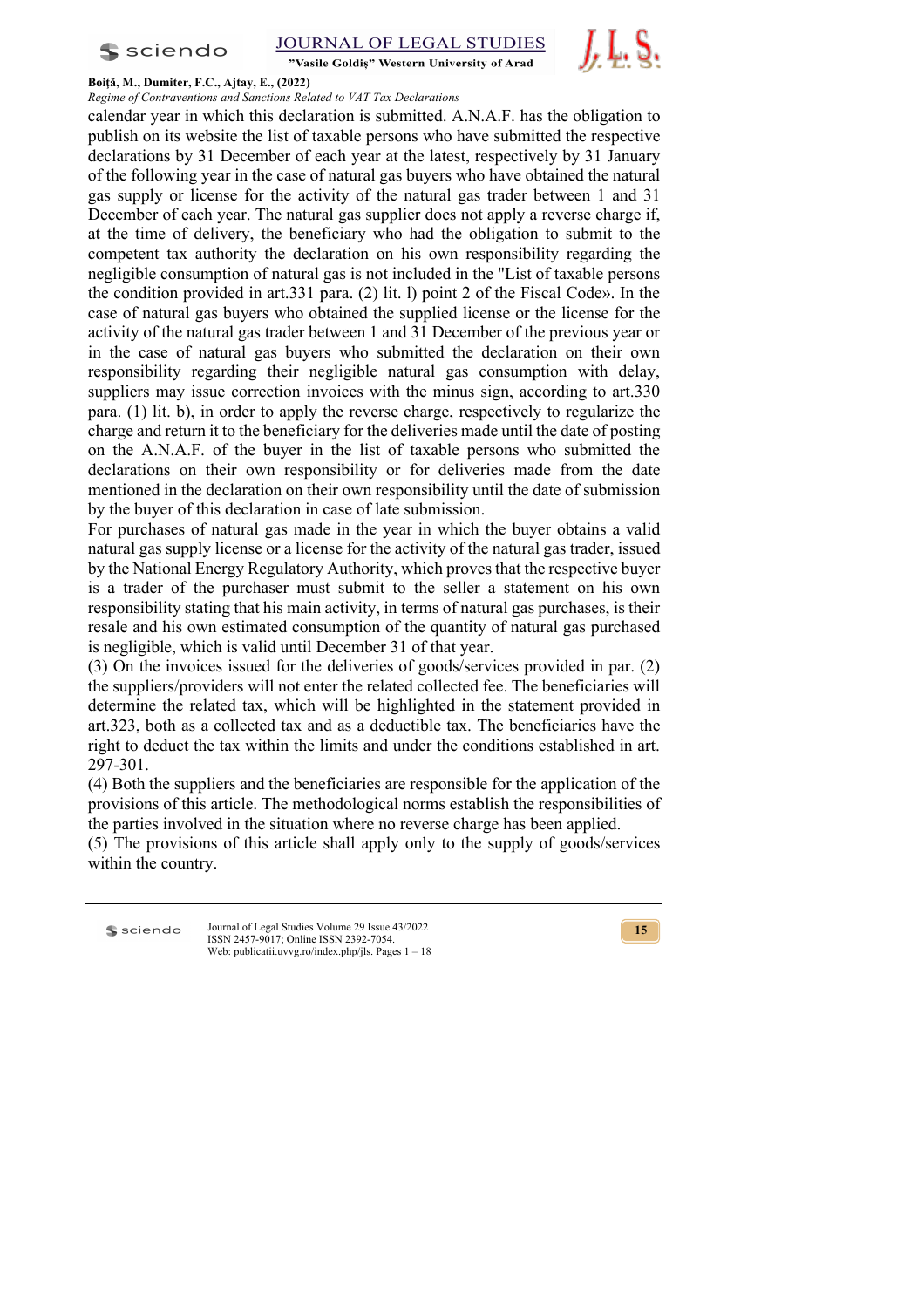

JOURNAL OF LEGAL STUDIES "Vasile Goldis" Western University of Arad

J. L. S.

#### **Boiţă, M., Dumiter, F.C., Ajtay, E., (2022)** *Regime of Contraventions and Sanctions Related to VAT Tax Declarations*

(6) The provisions of par.  $(2)$  lit. c), d), e), f), i), j), k) and l) shall apply until June 30, 2022, inclusive".

# **3. Conclusions and discussions**

The submission, reporting, and recapitulative statements is an imperative legislative requirement, which applies to all taxable persons registered for VAT purposes in Romania who have business relations with partners from EU member states and who must declare intra-Community supplies, purchases, or services, as well as the deliveries of goods, the provision of services and the acquisitions of goods and services made on the Romanian territory to/from any person.

Recent jurisprudence of the CJEU shows that, despite the principle of VAT neutrality, the VAT deduction can be refused if VAT has been applied incorrectly. Thus, "we reiterate the need to verify the VAT treatment, especially in the case of chain transactions with goods, the VAT deduction not being guaranteed by simply mentioning the invoice tax". This study did not analyze the fiscal policy as a whole, instead, it analyzed the deliveries/services and purchases made on the national territory (code 394), related to the value-added tax.

Following the findings by the tax authorities regarding the inaccurate and differing declaration of the declarations, the company TBG Group SRL is subject to the risk of being verified at successive time intervals, as a result of the entry in the database of the tax authority, being prepared a fiscal risk, which may lead to the cancellation of tax facilities as the case may be, the company representing a fiscal risk of undue reimbursement of value-added tax.

The conclusion that emerges from this paper is that the provisions and policies adopted in the field of taxation in conjunction with the accounting information provided, respectively reported by entities to the tax authorities, are applied for the correct assessment of their activity for better tax collection, increase budget revenues and combating the practices of tax avoidance, tax fraud, and tax evasion, through recapitulative statements on intra-Community supplies/acquisitions/ services (code D390) and informative declarations on deliveries/services and purchases made on national territory (code 394).

# **Acknowledgments**

 $s$  sciendo

The authors thank the anonymous reviewers and editor for their valuable contribution.

## **Funding**

This research received no specific grant from any funding agency in the public, commercial, or not–for–profit sectors.

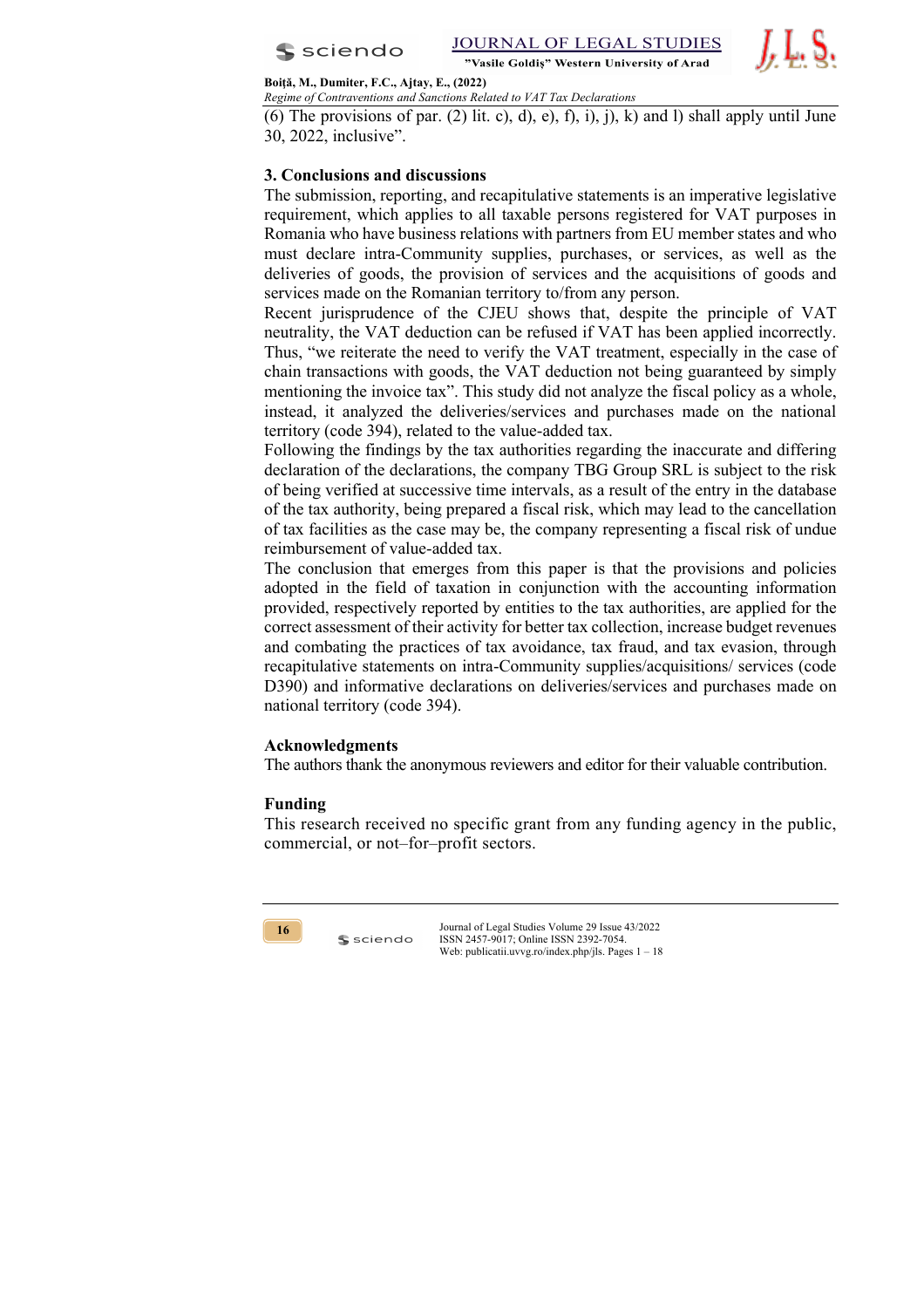**JOURNAL OF LEGAI STUDIES** "Vasile Goldis" Western University of Arad

**Boiţă, M., Dumiter, F.C., Ajtay, E., (2022)** *Regime of Contraventions and Sanctions Related to VAT Tax Declarations*



# **Author Contributions**

 $s$  sciendo

The authors contributed equally to this article

# **Disclosure Statement**

The authors have not any competing financial, professional, or personal interests from

# **References**

- 1.Colase, B., (1995). General accounting, 4th edition. Translated by Tabără N., Ed. Moldova, Iasi.
- 2.Hotca, M., A., (2008). The legal regime of contraventions, edition 3. Ed. C.H. Beck, Buchares.
- 3.Iordache, M., Raiciu, A., (2016). Considerations regarding the classification of the act of non-submission of term tax declarations in simple contravention or continuous contravention. Available at: https://mfinante.gov.ro/documents/35673 /251430 /Article\_ RFPC  $05\ 2016.pdf$  [Accessed on 02.02.2022].
- 4. Lăcrița, N., (2012). "Date of committing the deed" and "date of finding the deed", elements according to which the limitation period is established and fines are applied. Available at: https://legestart.ro/data-savarsirii- deed-and-date-of-fact-finding-elementsaccording-to-which-the-term-is-set-down-description-and-applies -fines [Accessed on 02.02.2022].
- 5.Munteanu, V., Zuca, M., (2015). The financial accounting of the enterprise. University Publishing House, Bucharest.
- 6.Panayi, C., (2007). Double Taxation, Tax Treaties, Treaty Shopping and the European Community. Eucotax, Kluwer Law International.
- 7.Saguna, D.D., (2001). Financial and fiscal law. All Beck Publishing House, Bucharest.
- 8.Talpos, I. (1996). Public finances. Sedona Publishing House, Timisoara.
- 9.Talaghir, Gh., Negoescu, Gh., Talghir-Crețu, C., (2000). Accounting for everyone. All Beck Publishing House, Bucharest.
- 10.Todor, S.P., Ghiur, R., Brezeanu, P., Dumiter, F., Boiță, M., (2017). The degree of compliance based on excise duties in Romania between 2002 and 2015. Studia Universitatis "Vasile Goldis" Arad, Economics Series, 27 (3), pp. 1-14.
- 11.\*\*\* Law no. 207/20.07.2015 on the Fiscal Procedure Code (M.O. no. 547/ 23.07.2015), with subsequent amendments and completions [Accessed in 02.02.2022].
- 12.\*\*\* Government Ordinance no. 2/12.07.2001 on the legal regime of contraventions (M.O. no. 410/25.07.2001), with subsequent amendments and completions [Accessed in 02.02.2022].
- 13.\*\*\* Law no. 180/11.04.2002 for the approval of the Government Ordinance no. 2/2001 regarding the legal regime of contraventions (M.O. no. 268/22.04.2002) [Accessed in 02.02.2022].

14.\*\*\* https://legislatie.just.ro/Public/DetaliiDocument/238020 [Accessed on 10.02.2022].

15.\*\*\* http://www.onpcsb.ro/pdf/ghid%20in%20romana%20ok.pdf - Investigation of intracommunity fraud [Accessed on 10.02.2022].

Journal of Legal Studies Volume 29 Issue 43/2022 sciendo ISSN 2457-9017; Online ISSN 2392-7054. Web: publicatii.uvvg.ro/index.php/jls. Pages 1 – 18